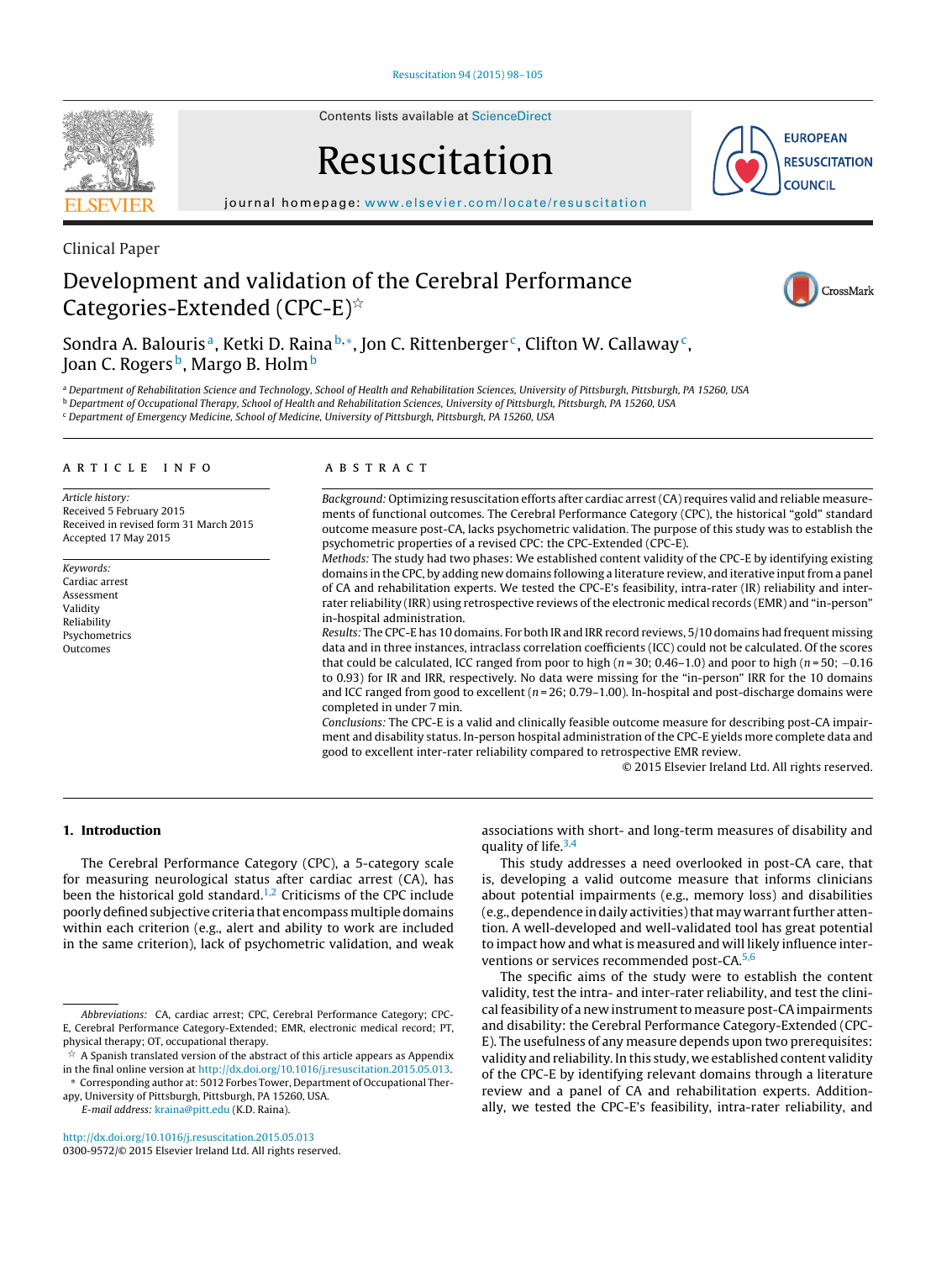

**Fig. 1.** Staged development of the Cerebral Performance Category-Extended Tool (CPC-E).

inter-rater reliability using retrospective reviews of the electronic medical record (EMR), and "in-person" in-hospital administration.

#### **2. Methods**

Content validity was established in Phase 1, while reliability and clinical feasibility were established in Phase II (Fig. 1).

#### 2.1. Phase 1—content validity

#### 2.1.1. Stage I: potential domains

Each category of the CPC encompasses multiple impairment and disability domains. Initially, these domains were disentangled. Then, domains were added following a thorough review of CA literature. Each domain includes five levels with corresponding criterion-referenced descriptors. Levels 1 and 5 represent the best and worst indicator, respectively, for each domain.

#### 2.1.2. Stage II: acute care roundtable

In Stage II, five physicians, board-certified in emergency or critical care medicine with >5 years of clinical experience that included treating >250 post-CA patients at a regional referral hospital, were invited to discuss the proposed CPC-E. All physicians had published extensively regarding CA resuscitation. Discussion addressed the structure, additions and subtractions, and supporting references associated with each domain. Based on feedback, new levels for each domain and the criterion-referenced descriptors of each level were created.

#### 2.1.3. Stage III: expert CA panel

The acute care physicians nominated an external expert panel of 10 board-certified and licensed physicians from North America to critique the Stage II CPC-E.

The Expert CA Panel provided feedback on the proposed CPC-E via a web-based survey. To ensure confidentiality, each panel member received a personal link to it.

The panel rated each domain on three questions: (1) Is the domain named correctly? (2) What is the importance of this domain for measuring outcomes post-CA? (3) Do the criterion-referenced descriptors for each level of the domain allow for appropriate differentiation of a patient's current status? The Expert CA Panel could suggest additional domains.

CPC-E domains and corresponding criterion-referenced descriptors for each level were revised based on Panel feedback. Some domains were designated to be assessed post-discharge. Hence, in Stage IV, feedback was sought from a Rehabilitation Panel experienced in treating CA survivors.

#### 2.1.4. Stage IV: expert CA panel and rehabilitation panel

The Stage III CPC-E was presented to the Expert CA Panel and a Rehabilitation Panel. The Rehabilitation Panel included a physiatrist, neurologist, three physical therapists (PTs), and five occupational therapists (OTs). All 20 panel members rated each domain on the following questions via separate surveys: (1) Should the domain be kept as described? (2) If deletion is recommended, tell us why you would like to delete this domain? (3) Suggest additional modifications to the domains, levels, or criterion-referenced descriptors, if any.

#### 2.1.5. Final version of CPC-E

Feedback from Stage IV was analyzed to yield the final version of the CPC-E (see Appendix A).

#### 2.2. Phase 2—reliability and feasibility

Intra-rater and inter-rater reliability were examined through a retrospective EMR review and a prospective study. Clinical feasibility, that is, the time to complete the CPC-E, comprehensiveness of data, and distribution of CPC-E scores was examined through the prospective study.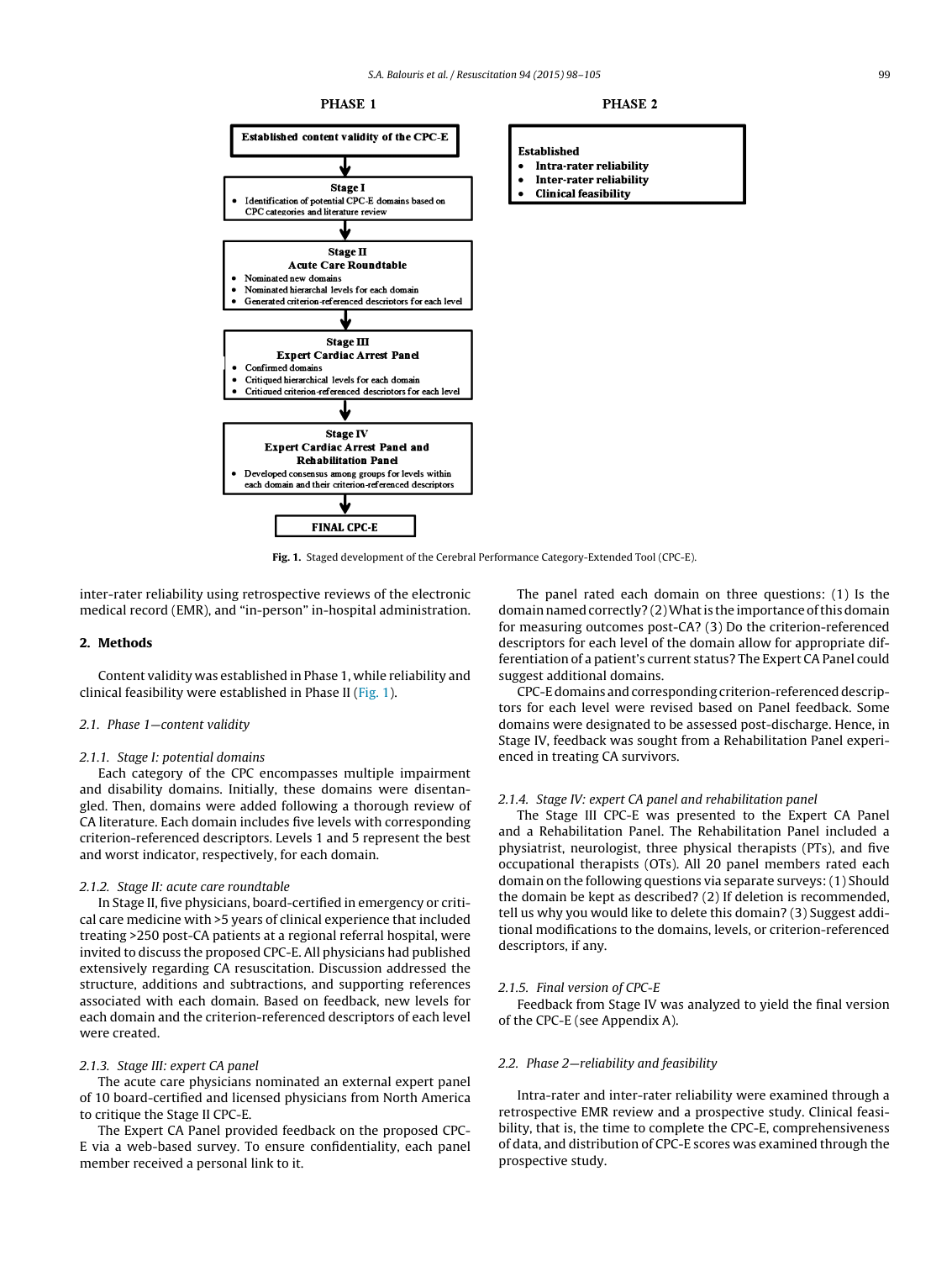#### 2.2.1. Retrospective medical record review

Two OTs conducted retrospective EMR reviews to determine CPC-E scores. Raters were trained to extract EMR entries from a 650-bed tertiary care hospital that serves as a regional referral center for critically ill patients. Data collected from the EMR included: demographics, comorbidities, resuscitation details, location of CA, initial CA rhythm, hypothermia treatment, neurological dysfunction determined using the Full Outline of UnResponsiveness score motor and brainstem components, $<sup>7</sup>$  $<sup>7</sup>$  $<sup>7</sup>$  rehabilitation services</sup> received, length of stay, CPC, modified Rankin Scale, $8,9$  and discharge disposition. Raters were directed to extract all 10 domains of the CPC-E from the EMR physician, nursing, and rehabilitation notes.

Decision rules for data extraction were established a priori and included: (a) physician, nursing, and rehabilitation notes closest to the discharge date were used to score the domains,(b) when data in the clinical notes were conflicting, the raters were to use the worst outcome, (c) data not available were coded as missing, (d) if a subject was transferred to inpatient rehabilitation, the raters were to use the intake assessment by OT, PT, speech language pathology, and nutrition as the discharge assessment, provided no interventions occurred in between hospital discharge and rehabilitation admission, and (e) raters selected entries that were considered domain-specific for each profession (e.g., motor = PT; basic activities of daily living = OT).

To extract data for intra-rater reliability, Rater 1 reviewed and scored the CPC-E using 30 randomly selected medical records of patients who were admitted with a CA between January 2010–November 2013. Rater 1 rescored the records 2 days later. The rater was masked to the results of the first scoring.

To extract data for inter-rater reliability, Raters 1 and 2 independently reviewed and scored the CPC-E using medical records for 50 consecutive patients who were admitted after a CA between January 2010 and November 2013. Each rater was masked to the scores of the other rater.

#### 2.2.2. Prospective reliability study

A convenience sample of 26 CA survivors was recruited. Inclusion criteria were:  $\geq$ 18 years of age and resuscitated following a CA. We defined CA as a loss of pulse requiring chest compressions, rescue shock, or both. Exclusion criterion was a CA attributable to stroke or trauma.

Domains 1.1–1.6 of the CPC-E were administered prior to hospital discharge. Two members of the 9-member investigative team simultaneously and independently scored the CPC-E. Raters were masked to each other's scores. Domains 1.7–1.10 were collected via telephone by the primary author (SB) between 7 and 32 days (mean  $15.7 \pm 7.9$ ) post-discharge.

Clinical feasibility was assessed by recording the time to complete in-hospital and post-discharge assessments, comprehensiveness of data, and distribution of CPC-E scores.

#### 2.3. Data analysis

#### 2.3.1. Content validity

Responses by CA and Rehabilitation Panels were recorded. For each question, the percent agreement between panel members was calculated. Consensus among panel members was defined as  $\leq$ 62% agreement for a panel of 10 members.<sup>10</sup> Qualitative data were downloaded by domain, level, and descriptor, and summarized by response themes.

#### 2.3.2. Reliability

Quantitative data were transferred to SPSS 21.0 for Windows (Chicago, IL). Descriptive statistics were used to analyze demographics and EMR data, and score distribution for each CPC-E domain. Power analysis for the intraclass correlation coefficients (ICCs), with an alpha of 0.05, a power of 0.80, and a correlation coefficient of 0.70, yielded a minimum sample size of 11.

Intra-rater and inter-rater reliability are reported in three ways: decision consistency, mean percent agreement, and intraclass correlation coefficients. Decision consistency was calculated as the number of agreements/number of possible agreements. Given the criterion-referenced characteristics of the CPC-E, it was clinically relevant to measure decision consistency among raters based on a mutual ability to collect information from the EMR retrospectively, not the probabilistic reliability of estimating a subject's "true" score.<sup>11</sup> Mean percent agreement was calculated by converting the decision consistency fraction into a percentage. We categorized the strength of agreement according to fraction agreement with 0–0.20 as slight, 0.21–0.40 as fair, 0.41–0.60 as moderate, 0.61–0.80 as substantial, and 0.81–1.0 as almost perfect agreement. Intra-rater data were analyzed using one rater and the ICC (3, 1). Inter-rater reliability data were analyzed using ICC (2, k). ICC values greater than 0.90 were categorized as high, 0.75–0.90 as good, and below 0.75 as poor to moderate reliability. $12$ 

#### **3. Results**

#### 3.1. Content validity

#### 3.1.1. Stage I: potential domains

To identify the CPC-E domains, descriptors in the CPC were identified. They were: (1) Arousal (e.g., conscious, coma); (2) Attention (e.g., alert, unaware); (3) Short-term Memory (e.g., mild to severe dementia); (4) Motor (e.g., hemiplegia to severe paralysis,); (5) Everyday Activities (e.g., dressing, food preparation); and (6) Return to Work (e.g., full-time or part-time). Fatigue, Mood, and Social Support domains were nominated following a literature review ([Fig.](#page-3-0) 2).

#### 3.1.2. State II: acute care roundtable

The Acute Care Roundtable nominated a new domain (Disorganized Thinking) and adjustments were made to other domains (i.e., Arousal became Alert; Everyday Activities was separated into Basic and Instrumental Activities of Daily Living) ([Fig.](#page-3-0) 2).

#### 3.1.3. Stage III: expert CA panel

Consensus among the Expert CA Panel was 80–100% in all domains for question 1: "Is the domain named correctly?," with the exception of Disorganized Thinking, which received only 40% agreement [\(Table](#page-4-0) 1). Based on the rating and supporting recommendations to rename this domain, this domain was changed to: Logical Thinking. While there was 80% consensus among the panel members for Instrumental Activities of Daily Living, we renamed the domain Complex Activities of Daily Living based on the Panel's feedback.

Question 2 addressed "What is the importance of this domain for measuring outcomes post-CA?" All domains were rated as "important" or "very important" 70-100% with the exception of the Fatigue and Social Support domains. The Fatigue domain received 50% consensus. Several reviewers noted that fatigue in the inpatient setting can be multifactorial and compounded by the hospital environment (e.g., disruption of sleep, stress). Two reviewers questioned the value of measuring fatigue. Our previous work with CA survivors suggested fatigue was a common complaint.<sup>[13,14](#page-7-0)</sup> We proposed that fatigue post-CA is likely prevalent, a major barrier to completion of activities of daily living and achievement of a satisfactory quality of life, and inadequately addressed by clinicians, thus warranting its inclusion as a new domain in the CPC-E. While the Fatigue domain was retained, it was moved to the post-discharge assessment. The Social Support domain generated the most comments and only 50% of the Panel rated it as an important domain for inclusion. It was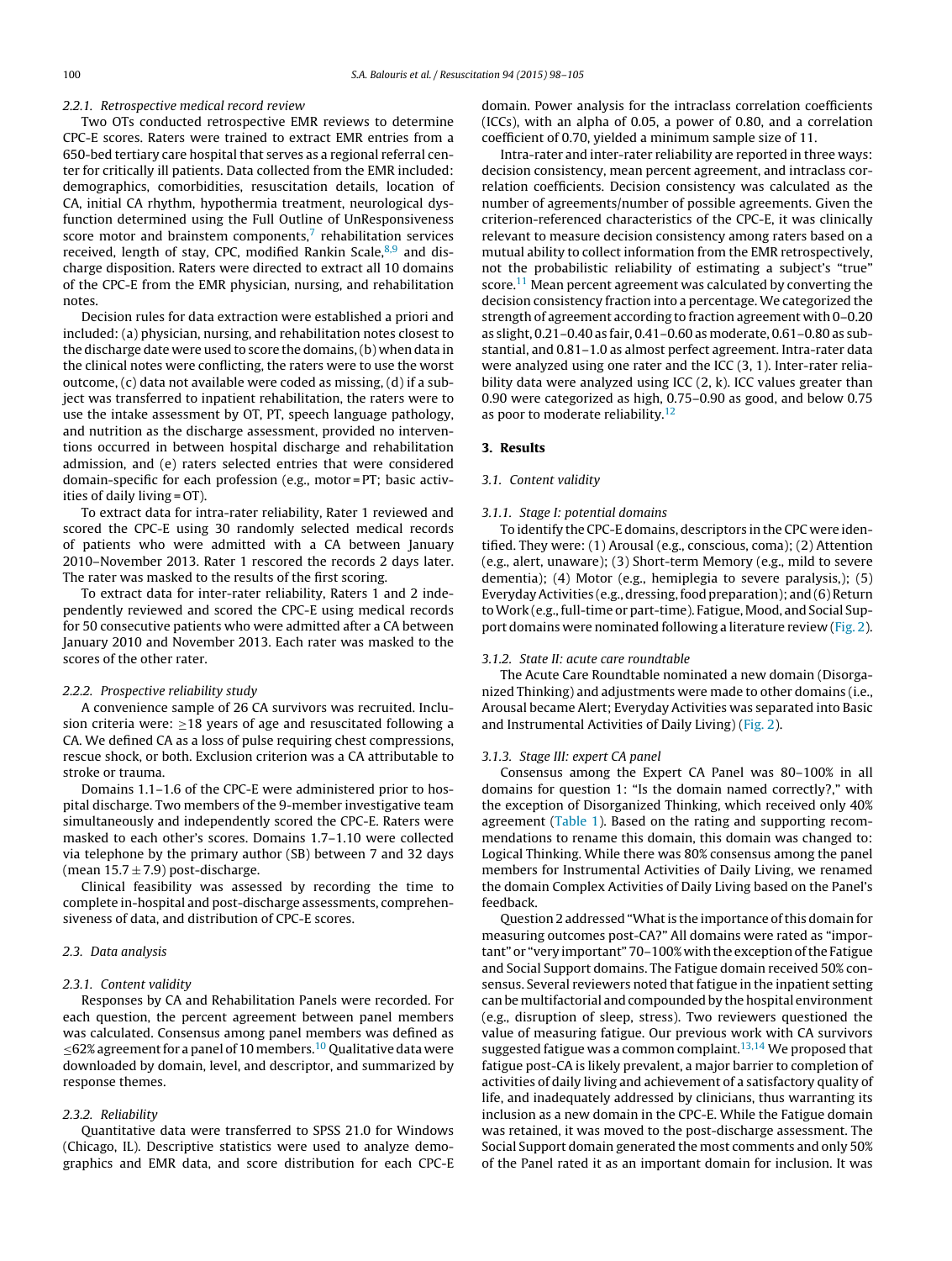<span id="page-3-0"></span>

**Fig. 2.** Identification and refinement of CPC-E domains from Stage I through Stage IV.

not retained because social support is considered a moderator of medical and rehabilitation outcomes, and not a direct consequence of CA.

Question 3 addressed "Do the criterion-referenced descriptors for each level of the domain allow for appropriate differentiation of a patient's current status?" The Panel rated 8/10 domains below the acceptable 62% agreement ([Table](#page-4-0) 1). Based on the Panel feedback, criterion-referenced descriptors for the Alert, Logical Thinking, Attention, Motor, Fatigue, Mood, and Return to Work domains were revised.

#### 3.1.4. Stage IV: expert CA panel and rehabilitation panel

Consensus between the Expert CA Panel and the Rehabilitation Panel for the question "Should the domain be kept as described?" was 80–100 and 90–100%, respectively.

#### 3.2. Reliability

Demographic and medical data for the three cohorts are presented in [Table](#page-5-0) 2.

#### 3.2.1. Retrospective medical record review

For both intra-rater and inter-rater record reviews 5/10 domains had large proportions of missing data (40–80%) while Mood, Fatigue, and Complex Activities of Daily Living domains had missing data 100% of the time ([Table](#page-6-0) 3). Of the scores that could be calculated, intra-rater percent agreement ranged from 73.3 to 100% and inter-rater percent agreement ranged from 60 to 100%. ICCs ranged from poor to high for intra-rater ( $n = 30$ ; 0.46–1.0) and inter-rater reliability ( $n = 50$ ;  $-0.16$  to 0.93), respectively.

#### 3.2.2. Prospective reliability study

No data were missing for the inter-rater reliability-hospital for the 10 domains ([Table](#page-6-0) 3). Inter-rater percent agreement ranged from 88.5 to 100%, while ICCs ranged from good to excellent  $(0.79-1.0)$ .

#### 3.3. Clinical feasibility

Time to complete all in-hospital domains ranged from 4 min, 57 s to 7 min, 17 s, with a mean ( $\pm$ SD) of 6.03 ( $\pm$ 1.06) min. Comprehensiveness of data was achieved during the hospital visit with no missing data from columns 1.1 to 1.6. All raters  $(n=9)$  found the CPC-E to be quick and easy to administer. Time to complete follow-up domains via telephone was  $6.54 \pm 1.67$  min. We were unable to complete four out-of-hospital follow-up assessments due to death ( $n = 1$ ) and inability to contact the participants ( $n = 3$ ). The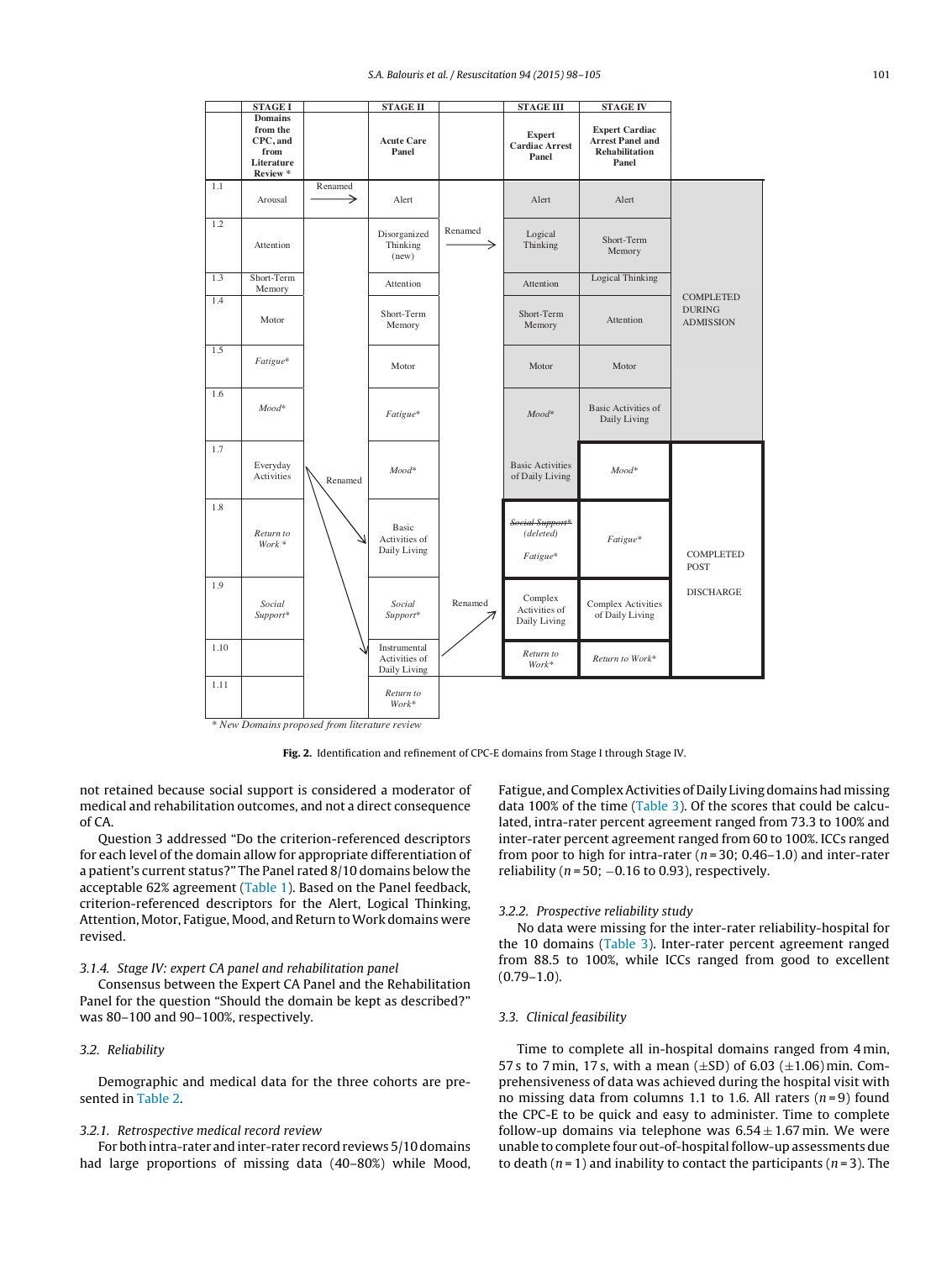#### <span id="page-4-0"></span>**Table 1**

Expert Cardiac Arrest Panel and Rehabilitation Panel Consensus.

| Stage III Expert Cardiac Arrest Panel $(n=10)$ |  |  |  |
|------------------------------------------------|--|--|--|
|                                                |  |  |  |

| Domain                                          | Domain named<br>correctly? Yes % (n)                         | Importance of domain for<br>measuring CA outcomes?<br>Important $\mathcal{E}(n)$ | Criteria for each level allow for<br>appropriate differentiation of<br>patient's status $\mathcal{X}(n)$ |
|-------------------------------------------------|--------------------------------------------------------------|----------------------------------------------------------------------------------|----------------------------------------------------------------------------------------------------------|
| Alert                                           | 80(8)                                                        | 90(9)                                                                            | 60(6)                                                                                                    |
| Disorganized thinking                           | 40(4)                                                        | 80(8)                                                                            | 50(5)                                                                                                    |
| Attention                                       | 80(8)                                                        | 80(8)                                                                            | 40(4)                                                                                                    |
| Short-term memory                               | 90(9)                                                        | 100(10)                                                                          | 90(9)                                                                                                    |
| Motor                                           | 90(9)                                                        | 90(9)                                                                            | 30(3)                                                                                                    |
| Fatigue                                         | 80(8)                                                        | 50(5)                                                                            | 40(4)                                                                                                    |
| Mood                                            | 80(8)                                                        | 70(7)                                                                            | 40(4)                                                                                                    |
| Basic activities of daily living                | 100(10)                                                      | 100(10)                                                                          | 70(7)                                                                                                    |
| Social support                                  | 90(9)                                                        | 50(5)                                                                            | 50(5)                                                                                                    |
| Complex activities of daily living              | 80(8)                                                        | 90(9)                                                                            | 80(8)                                                                                                    |
| Return to work                                  | 90(9)                                                        | 70(7)                                                                            | 50(5)                                                                                                    |
| Stage IV Expert Cardiac Arrest Panel $(n = 10)$ |                                                              |                                                                                  |                                                                                                          |
|                                                 | Should the domain be kept as described? Yes $\mathcal{X}(n)$ |                                                                                  |                                                                                                          |
| Alert                                           | 100(10)                                                      |                                                                                  |                                                                                                          |
| Logical thinking                                | 80(8)                                                        |                                                                                  |                                                                                                          |
| Attention                                       | 90(9)                                                        |                                                                                  |                                                                                                          |
| Short-term memory                               | 90(9)                                                        |                                                                                  |                                                                                                          |
| Motor                                           | 100(10)                                                      |                                                                                  |                                                                                                          |
| Basic activities of daily living                | 90(9)                                                        |                                                                                  |                                                                                                          |
| Mood                                            | 90(9)                                                        |                                                                                  |                                                                                                          |
| Fatigue                                         | 100(10)                                                      |                                                                                  |                                                                                                          |
| Complex activities of daily living              | 100(10)                                                      |                                                                                  |                                                                                                          |
| Return to work                                  | 80(8)                                                        |                                                                                  |                                                                                                          |
| Stage IV Rehabilitation Panel $(n=10)$          |                                                              |                                                                                  |                                                                                                          |
| Alert                                           | 90(9)                                                        |                                                                                  |                                                                                                          |
| Logical thinking                                | 100(10)                                                      |                                                                                  |                                                                                                          |
| Attention                                       | 90(9)                                                        |                                                                                  |                                                                                                          |
| Short-term memory                               | 90(9)                                                        |                                                                                  |                                                                                                          |
| Motor                                           | 100(10)                                                      |                                                                                  |                                                                                                          |
| Basic Activities of Daily Living                | 100(10)                                                      |                                                                                  |                                                                                                          |
| Mood                                            | 90(9)                                                        |                                                                                  |                                                                                                          |
| Fatigue                                         | 100(10)                                                      |                                                                                  |                                                                                                          |
| <b>Complex Activities of Daily Living</b>       | 100(10)                                                      |                                                                                  |                                                                                                          |
| Return to work                                  | 100(10)                                                      |                                                                                  |                                                                                                          |

score distributions for the CPC-E domains are depicted in Fig. 3. We observed little variation in the Alert, Logical Thinking, and Attention domains where >70% of subjects scored the highest. Scores for all other domains were distributed across the score range.

#### **4. Discussion**

Given increased survival rates after CA, it is important to assess patients for effective rehabilitation interventions to address



Fig. 3. Score distributions for the CPC-E domains. Notes. STM, short-term memory; BADL, basic activities of daily living; CADL, complex activities of daily living; RTW, return to work.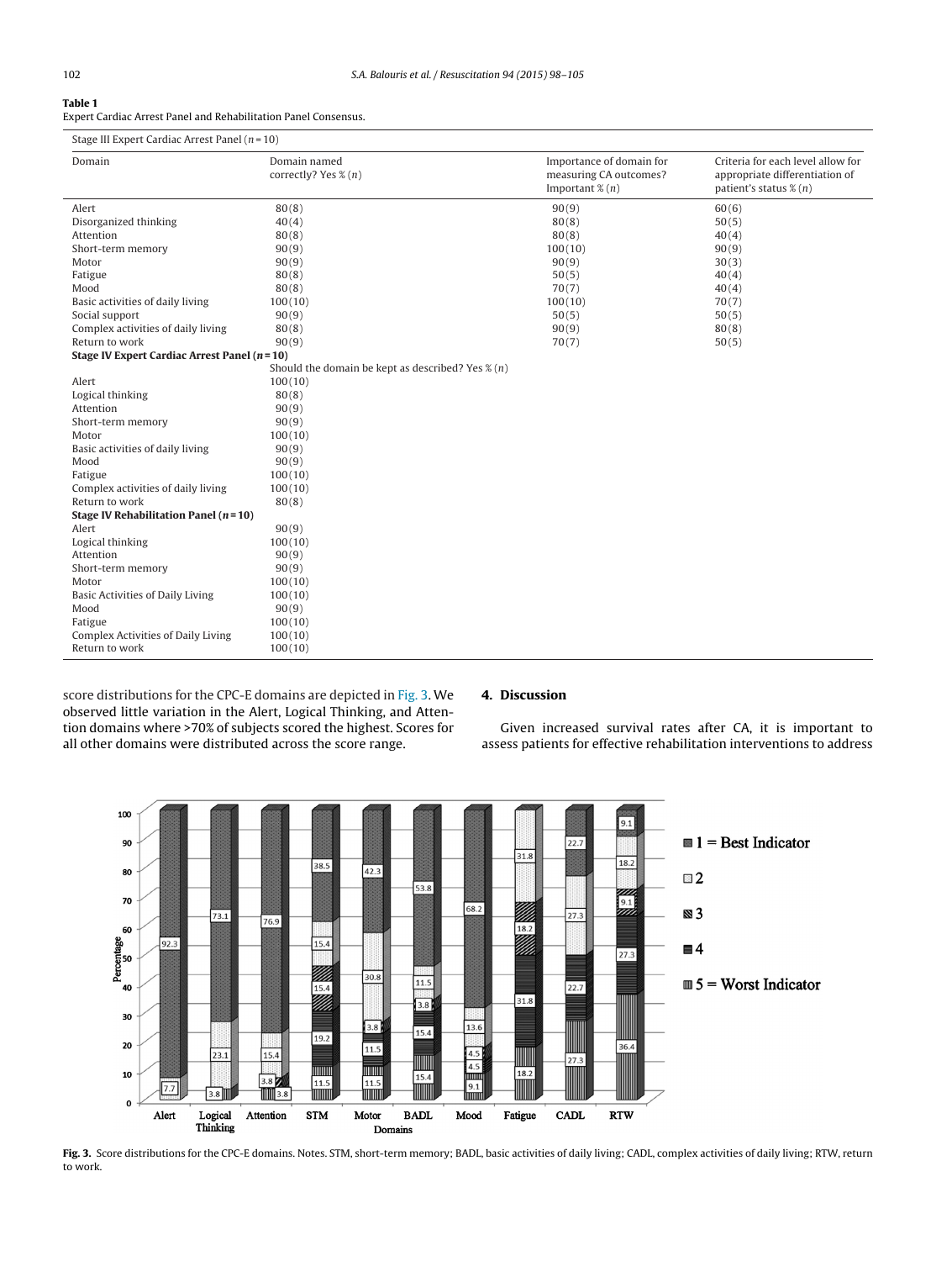#### <span id="page-5-0"></span>**Table 2**

Demographic information for participants in the retrospecitice and intra-rater reliability and inter-rater reliability.

| 55.1 (17.4)<br>55.3(14.5)<br>55.5 (17.9)<br>Age, years, mean (SD)<br>17(56.7)<br>Male, $n$ $(\%)$<br>32(64)<br>15(57.7)<br>Race, $n$ $(\%)$<br>White<br>23(76.7)<br>42 (84)<br>22(84.6)<br><b>Black</b><br>3(10.0)<br>3(6)<br>2(7.7)<br>Other<br>2(7.7)<br>OHCA, $n$ $(\%)$<br>22(73.3)<br>37(74)<br>19(73.1)<br>20(66.7)<br>Hypothermia Treatment, $n$ (%)<br>31(62)<br>3(11.5)<br>Rhythm, $n$ $(\%)$<br>VF/VT<br>22(73.3)<br>37(74.0)<br>16(61.5)<br>PEA<br>7(23.3)<br>8(16.0)<br>3(11.5)<br>Asystole<br>1(3.3)<br>3(6.0)<br>2(7.7)<br>Unknown<br>$\mathbf{0}$<br>2(4.0)<br>5(19.2)<br><b>FOUR</b><br>Initial motor score, $n$ (%)<br>$\bf{0}$<br>1(3.3)<br>4(8.0)<br>3(11.5)<br>$\mathbf{0}$<br>$\Omega$<br>$\mathbf{1}$<br>$\Omega$<br>$\overline{2}$<br>14(46.7)<br>19(38.0)<br>5(19.2)<br>3<br>$\Omega$<br>$\mathbf{0}$<br>$\Omega$<br>$\overline{4}$<br>10(33.3)<br>19(38.0)<br>14(53.8)<br>Initial Brainstem Score, n (%)<br>$\boldsymbol{0}$<br>$\bf{0}$<br>1(3.3)<br>1(2.0)<br>$\mathbf{1}$<br>$\Omega$<br>$\mathbf{0}$<br>$\Omega$<br>$\overline{2}$<br>1(3.3)<br>8(16.0)<br>5(19.2)<br>3<br>$\Omega$<br>$\Omega$<br>$\Omega$<br>$\overline{4}$<br>23(76.7)<br>34(68.0)<br>16(61.5)<br>Length of stay, days, mean (SD)<br>15.4(9.15)<br>15.0(10.6)<br>13.73 (7.94)<br>CPC at hospital discharge, $n$ (%)<br>10(33.3)<br>18(36.0)<br>$\mathbf{1}$<br>1(3.8)<br>$\overline{2}$<br>11(36.7)<br>18(36.0)<br>4(15.4)<br>3<br>9(30.0)<br>13(26.0)<br>20(77.0)<br>$\overline{4}$<br>$\bf{0}$<br>$\Omega$<br>1(3.8)<br>5<br>$\boldsymbol{0}$<br>$\bf{0}$<br>1(2.0)<br>mRS at hospital discharge, $n$ (%)<br>$\overline{0}$<br>$\boldsymbol{0}$<br>4(13.3)<br>5(10.0)<br>$\mathbf{1}$<br>6(20.0)<br>9(18.0)<br>2(7.7)<br>$\overline{2}$<br>7(23.3)<br>16(32.0)<br>2(7.7)<br>3<br>6(20.0)<br>12(24.0)<br>9(34.6)<br>$\overline{4}$<br>7(23.3)<br>7(14.0)<br>11(42.3)<br>5<br>$\Omega$<br>$\mathbf{0}$<br>2(7.7)<br>$\bf{0}$<br>$\bf{0}$<br>6<br>1(2.0)<br>Disposition at hospital discharge, $n$ (%)<br>Home-no services<br>8(26.7)<br>22(44.0)<br>14(53.8)<br>7(23.3)<br>11(22.0)<br>2(7.7)<br>Home care<br>Acute care hospital<br>2(6.7)<br>1(2.0)<br>2(7.7)<br>Skilled nursing facility<br>5(16.7)<br>7(14.0)<br>5(19.2)<br>Long-term acute care<br>8(26.7)<br>8(16.0)<br>1(3.85)<br>$\boldsymbol{0}$<br>Traumatic brain injury unit<br>$\bf{0}$<br>1(3.85)<br>$\bf{0}$<br>$\mathbf{0}$<br>1(3.85)<br>Hospice | Intra-rater<br>reliability - medical<br>record review $(n=30)$ | Inter-rater<br>reliability - medical<br>record review ( $n = 50$ ) | Inter-rater<br>reliability - hospital<br>evaluation ( $n = 26$ ) |
|-------------------------------------------------------------------------------------------------------------------------------------------------------------------------------------------------------------------------------------------------------------------------------------------------------------------------------------------------------------------------------------------------------------------------------------------------------------------------------------------------------------------------------------------------------------------------------------------------------------------------------------------------------------------------------------------------------------------------------------------------------------------------------------------------------------------------------------------------------------------------------------------------------------------------------------------------------------------------------------------------------------------------------------------------------------------------------------------------------------------------------------------------------------------------------------------------------------------------------------------------------------------------------------------------------------------------------------------------------------------------------------------------------------------------------------------------------------------------------------------------------------------------------------------------------------------------------------------------------------------------------------------------------------------------------------------------------------------------------------------------------------------------------------------------------------------------------------------------------------------------------------------------------------------------------------------------------------------------------------------------------------------------------------------------------------------------------------------------------------------------------------------------------------------------------------------------------------------------------------------------------------------------------------------------------------------------------------------------------------------------------------------------------------------|----------------------------------------------------------------|--------------------------------------------------------------------|------------------------------------------------------------------|
|                                                                                                                                                                                                                                                                                                                                                                                                                                                                                                                                                                                                                                                                                                                                                                                                                                                                                                                                                                                                                                                                                                                                                                                                                                                                                                                                                                                                                                                                                                                                                                                                                                                                                                                                                                                                                                                                                                                                                                                                                                                                                                                                                                                                                                                                                                                                                                                                                   |                                                                |                                                                    |                                                                  |
|                                                                                                                                                                                                                                                                                                                                                                                                                                                                                                                                                                                                                                                                                                                                                                                                                                                                                                                                                                                                                                                                                                                                                                                                                                                                                                                                                                                                                                                                                                                                                                                                                                                                                                                                                                                                                                                                                                                                                                                                                                                                                                                                                                                                                                                                                                                                                                                                                   |                                                                |                                                                    |                                                                  |
|                                                                                                                                                                                                                                                                                                                                                                                                                                                                                                                                                                                                                                                                                                                                                                                                                                                                                                                                                                                                                                                                                                                                                                                                                                                                                                                                                                                                                                                                                                                                                                                                                                                                                                                                                                                                                                                                                                                                                                                                                                                                                                                                                                                                                                                                                                                                                                                                                   |                                                                |                                                                    |                                                                  |
|                                                                                                                                                                                                                                                                                                                                                                                                                                                                                                                                                                                                                                                                                                                                                                                                                                                                                                                                                                                                                                                                                                                                                                                                                                                                                                                                                                                                                                                                                                                                                                                                                                                                                                                                                                                                                                                                                                                                                                                                                                                                                                                                                                                                                                                                                                                                                                                                                   |                                                                |                                                                    |                                                                  |
|                                                                                                                                                                                                                                                                                                                                                                                                                                                                                                                                                                                                                                                                                                                                                                                                                                                                                                                                                                                                                                                                                                                                                                                                                                                                                                                                                                                                                                                                                                                                                                                                                                                                                                                                                                                                                                                                                                                                                                                                                                                                                                                                                                                                                                                                                                                                                                                                                   |                                                                |                                                                    |                                                                  |
|                                                                                                                                                                                                                                                                                                                                                                                                                                                                                                                                                                                                                                                                                                                                                                                                                                                                                                                                                                                                                                                                                                                                                                                                                                                                                                                                                                                                                                                                                                                                                                                                                                                                                                                                                                                                                                                                                                                                                                                                                                                                                                                                                                                                                                                                                                                                                                                                                   |                                                                |                                                                    |                                                                  |
|                                                                                                                                                                                                                                                                                                                                                                                                                                                                                                                                                                                                                                                                                                                                                                                                                                                                                                                                                                                                                                                                                                                                                                                                                                                                                                                                                                                                                                                                                                                                                                                                                                                                                                                                                                                                                                                                                                                                                                                                                                                                                                                                                                                                                                                                                                                                                                                                                   |                                                                |                                                                    |                                                                  |
|                                                                                                                                                                                                                                                                                                                                                                                                                                                                                                                                                                                                                                                                                                                                                                                                                                                                                                                                                                                                                                                                                                                                                                                                                                                                                                                                                                                                                                                                                                                                                                                                                                                                                                                                                                                                                                                                                                                                                                                                                                                                                                                                                                                                                                                                                                                                                                                                                   |                                                                |                                                                    |                                                                  |
|                                                                                                                                                                                                                                                                                                                                                                                                                                                                                                                                                                                                                                                                                                                                                                                                                                                                                                                                                                                                                                                                                                                                                                                                                                                                                                                                                                                                                                                                                                                                                                                                                                                                                                                                                                                                                                                                                                                                                                                                                                                                                                                                                                                                                                                                                                                                                                                                                   |                                                                |                                                                    |                                                                  |
|                                                                                                                                                                                                                                                                                                                                                                                                                                                                                                                                                                                                                                                                                                                                                                                                                                                                                                                                                                                                                                                                                                                                                                                                                                                                                                                                                                                                                                                                                                                                                                                                                                                                                                                                                                                                                                                                                                                                                                                                                                                                                                                                                                                                                                                                                                                                                                                                                   |                                                                |                                                                    |                                                                  |
|                                                                                                                                                                                                                                                                                                                                                                                                                                                                                                                                                                                                                                                                                                                                                                                                                                                                                                                                                                                                                                                                                                                                                                                                                                                                                                                                                                                                                                                                                                                                                                                                                                                                                                                                                                                                                                                                                                                                                                                                                                                                                                                                                                                                                                                                                                                                                                                                                   |                                                                |                                                                    |                                                                  |
|                                                                                                                                                                                                                                                                                                                                                                                                                                                                                                                                                                                                                                                                                                                                                                                                                                                                                                                                                                                                                                                                                                                                                                                                                                                                                                                                                                                                                                                                                                                                                                                                                                                                                                                                                                                                                                                                                                                                                                                                                                                                                                                                                                                                                                                                                                                                                                                                                   |                                                                |                                                                    |                                                                  |
|                                                                                                                                                                                                                                                                                                                                                                                                                                                                                                                                                                                                                                                                                                                                                                                                                                                                                                                                                                                                                                                                                                                                                                                                                                                                                                                                                                                                                                                                                                                                                                                                                                                                                                                                                                                                                                                                                                                                                                                                                                                                                                                                                                                                                                                                                                                                                                                                                   |                                                                |                                                                    |                                                                  |
|                                                                                                                                                                                                                                                                                                                                                                                                                                                                                                                                                                                                                                                                                                                                                                                                                                                                                                                                                                                                                                                                                                                                                                                                                                                                                                                                                                                                                                                                                                                                                                                                                                                                                                                                                                                                                                                                                                                                                                                                                                                                                                                                                                                                                                                                                                                                                                                                                   |                                                                |                                                                    |                                                                  |
|                                                                                                                                                                                                                                                                                                                                                                                                                                                                                                                                                                                                                                                                                                                                                                                                                                                                                                                                                                                                                                                                                                                                                                                                                                                                                                                                                                                                                                                                                                                                                                                                                                                                                                                                                                                                                                                                                                                                                                                                                                                                                                                                                                                                                                                                                                                                                                                                                   |                                                                |                                                                    |                                                                  |
|                                                                                                                                                                                                                                                                                                                                                                                                                                                                                                                                                                                                                                                                                                                                                                                                                                                                                                                                                                                                                                                                                                                                                                                                                                                                                                                                                                                                                                                                                                                                                                                                                                                                                                                                                                                                                                                                                                                                                                                                                                                                                                                                                                                                                                                                                                                                                                                                                   |                                                                |                                                                    |                                                                  |
|                                                                                                                                                                                                                                                                                                                                                                                                                                                                                                                                                                                                                                                                                                                                                                                                                                                                                                                                                                                                                                                                                                                                                                                                                                                                                                                                                                                                                                                                                                                                                                                                                                                                                                                                                                                                                                                                                                                                                                                                                                                                                                                                                                                                                                                                                                                                                                                                                   |                                                                |                                                                    |                                                                  |
|                                                                                                                                                                                                                                                                                                                                                                                                                                                                                                                                                                                                                                                                                                                                                                                                                                                                                                                                                                                                                                                                                                                                                                                                                                                                                                                                                                                                                                                                                                                                                                                                                                                                                                                                                                                                                                                                                                                                                                                                                                                                                                                                                                                                                                                                                                                                                                                                                   |                                                                |                                                                    |                                                                  |
|                                                                                                                                                                                                                                                                                                                                                                                                                                                                                                                                                                                                                                                                                                                                                                                                                                                                                                                                                                                                                                                                                                                                                                                                                                                                                                                                                                                                                                                                                                                                                                                                                                                                                                                                                                                                                                                                                                                                                                                                                                                                                                                                                                                                                                                                                                                                                                                                                   |                                                                |                                                                    |                                                                  |
|                                                                                                                                                                                                                                                                                                                                                                                                                                                                                                                                                                                                                                                                                                                                                                                                                                                                                                                                                                                                                                                                                                                                                                                                                                                                                                                                                                                                                                                                                                                                                                                                                                                                                                                                                                                                                                                                                                                                                                                                                                                                                                                                                                                                                                                                                                                                                                                                                   |                                                                |                                                                    |                                                                  |
|                                                                                                                                                                                                                                                                                                                                                                                                                                                                                                                                                                                                                                                                                                                                                                                                                                                                                                                                                                                                                                                                                                                                                                                                                                                                                                                                                                                                                                                                                                                                                                                                                                                                                                                                                                                                                                                                                                                                                                                                                                                                                                                                                                                                                                                                                                                                                                                                                   |                                                                |                                                                    |                                                                  |
|                                                                                                                                                                                                                                                                                                                                                                                                                                                                                                                                                                                                                                                                                                                                                                                                                                                                                                                                                                                                                                                                                                                                                                                                                                                                                                                                                                                                                                                                                                                                                                                                                                                                                                                                                                                                                                                                                                                                                                                                                                                                                                                                                                                                                                                                                                                                                                                                                   |                                                                |                                                                    |                                                                  |
|                                                                                                                                                                                                                                                                                                                                                                                                                                                                                                                                                                                                                                                                                                                                                                                                                                                                                                                                                                                                                                                                                                                                                                                                                                                                                                                                                                                                                                                                                                                                                                                                                                                                                                                                                                                                                                                                                                                                                                                                                                                                                                                                                                                                                                                                                                                                                                                                                   |                                                                |                                                                    |                                                                  |
|                                                                                                                                                                                                                                                                                                                                                                                                                                                                                                                                                                                                                                                                                                                                                                                                                                                                                                                                                                                                                                                                                                                                                                                                                                                                                                                                                                                                                                                                                                                                                                                                                                                                                                                                                                                                                                                                                                                                                                                                                                                                                                                                                                                                                                                                                                                                                                                                                   |                                                                |                                                                    |                                                                  |
|                                                                                                                                                                                                                                                                                                                                                                                                                                                                                                                                                                                                                                                                                                                                                                                                                                                                                                                                                                                                                                                                                                                                                                                                                                                                                                                                                                                                                                                                                                                                                                                                                                                                                                                                                                                                                                                                                                                                                                                                                                                                                                                                                                                                                                                                                                                                                                                                                   |                                                                |                                                                    |                                                                  |
|                                                                                                                                                                                                                                                                                                                                                                                                                                                                                                                                                                                                                                                                                                                                                                                                                                                                                                                                                                                                                                                                                                                                                                                                                                                                                                                                                                                                                                                                                                                                                                                                                                                                                                                                                                                                                                                                                                                                                                                                                                                                                                                                                                                                                                                                                                                                                                                                                   |                                                                |                                                                    |                                                                  |
|                                                                                                                                                                                                                                                                                                                                                                                                                                                                                                                                                                                                                                                                                                                                                                                                                                                                                                                                                                                                                                                                                                                                                                                                                                                                                                                                                                                                                                                                                                                                                                                                                                                                                                                                                                                                                                                                                                                                                                                                                                                                                                                                                                                                                                                                                                                                                                                                                   |                                                                |                                                                    |                                                                  |
|                                                                                                                                                                                                                                                                                                                                                                                                                                                                                                                                                                                                                                                                                                                                                                                                                                                                                                                                                                                                                                                                                                                                                                                                                                                                                                                                                                                                                                                                                                                                                                                                                                                                                                                                                                                                                                                                                                                                                                                                                                                                                                                                                                                                                                                                                                                                                                                                                   |                                                                |                                                                    |                                                                  |
|                                                                                                                                                                                                                                                                                                                                                                                                                                                                                                                                                                                                                                                                                                                                                                                                                                                                                                                                                                                                                                                                                                                                                                                                                                                                                                                                                                                                                                                                                                                                                                                                                                                                                                                                                                                                                                                                                                                                                                                                                                                                                                                                                                                                                                                                                                                                                                                                                   |                                                                |                                                                    |                                                                  |
|                                                                                                                                                                                                                                                                                                                                                                                                                                                                                                                                                                                                                                                                                                                                                                                                                                                                                                                                                                                                                                                                                                                                                                                                                                                                                                                                                                                                                                                                                                                                                                                                                                                                                                                                                                                                                                                                                                                                                                                                                                                                                                                                                                                                                                                                                                                                                                                                                   |                                                                |                                                                    |                                                                  |
|                                                                                                                                                                                                                                                                                                                                                                                                                                                                                                                                                                                                                                                                                                                                                                                                                                                                                                                                                                                                                                                                                                                                                                                                                                                                                                                                                                                                                                                                                                                                                                                                                                                                                                                                                                                                                                                                                                                                                                                                                                                                                                                                                                                                                                                                                                                                                                                                                   |                                                                |                                                                    |                                                                  |
|                                                                                                                                                                                                                                                                                                                                                                                                                                                                                                                                                                                                                                                                                                                                                                                                                                                                                                                                                                                                                                                                                                                                                                                                                                                                                                                                                                                                                                                                                                                                                                                                                                                                                                                                                                                                                                                                                                                                                                                                                                                                                                                                                                                                                                                                                                                                                                                                                   |                                                                |                                                                    |                                                                  |
|                                                                                                                                                                                                                                                                                                                                                                                                                                                                                                                                                                                                                                                                                                                                                                                                                                                                                                                                                                                                                                                                                                                                                                                                                                                                                                                                                                                                                                                                                                                                                                                                                                                                                                                                                                                                                                                                                                                                                                                                                                                                                                                                                                                                                                                                                                                                                                                                                   |                                                                |                                                                    |                                                                  |
|                                                                                                                                                                                                                                                                                                                                                                                                                                                                                                                                                                                                                                                                                                                                                                                                                                                                                                                                                                                                                                                                                                                                                                                                                                                                                                                                                                                                                                                                                                                                                                                                                                                                                                                                                                                                                                                                                                                                                                                                                                                                                                                                                                                                                                                                                                                                                                                                                   |                                                                |                                                                    |                                                                  |
|                                                                                                                                                                                                                                                                                                                                                                                                                                                                                                                                                                                                                                                                                                                                                                                                                                                                                                                                                                                                                                                                                                                                                                                                                                                                                                                                                                                                                                                                                                                                                                                                                                                                                                                                                                                                                                                                                                                                                                                                                                                                                                                                                                                                                                                                                                                                                                                                                   |                                                                |                                                                    |                                                                  |
|                                                                                                                                                                                                                                                                                                                                                                                                                                                                                                                                                                                                                                                                                                                                                                                                                                                                                                                                                                                                                                                                                                                                                                                                                                                                                                                                                                                                                                                                                                                                                                                                                                                                                                                                                                                                                                                                                                                                                                                                                                                                                                                                                                                                                                                                                                                                                                                                                   |                                                                |                                                                    |                                                                  |
|                                                                                                                                                                                                                                                                                                                                                                                                                                                                                                                                                                                                                                                                                                                                                                                                                                                                                                                                                                                                                                                                                                                                                                                                                                                                                                                                                                                                                                                                                                                                                                                                                                                                                                                                                                                                                                                                                                                                                                                                                                                                                                                                                                                                                                                                                                                                                                                                                   |                                                                |                                                                    |                                                                  |
|                                                                                                                                                                                                                                                                                                                                                                                                                                                                                                                                                                                                                                                                                                                                                                                                                                                                                                                                                                                                                                                                                                                                                                                                                                                                                                                                                                                                                                                                                                                                                                                                                                                                                                                                                                                                                                                                                                                                                                                                                                                                                                                                                                                                                                                                                                                                                                                                                   |                                                                |                                                                    |                                                                  |
|                                                                                                                                                                                                                                                                                                                                                                                                                                                                                                                                                                                                                                                                                                                                                                                                                                                                                                                                                                                                                                                                                                                                                                                                                                                                                                                                                                                                                                                                                                                                                                                                                                                                                                                                                                                                                                                                                                                                                                                                                                                                                                                                                                                                                                                                                                                                                                                                                   |                                                                |                                                                    |                                                                  |
|                                                                                                                                                                                                                                                                                                                                                                                                                                                                                                                                                                                                                                                                                                                                                                                                                                                                                                                                                                                                                                                                                                                                                                                                                                                                                                                                                                                                                                                                                                                                                                                                                                                                                                                                                                                                                                                                                                                                                                                                                                                                                                                                                                                                                                                                                                                                                                                                                   |                                                                |                                                                    |                                                                  |
|                                                                                                                                                                                                                                                                                                                                                                                                                                                                                                                                                                                                                                                                                                                                                                                                                                                                                                                                                                                                                                                                                                                                                                                                                                                                                                                                                                                                                                                                                                                                                                                                                                                                                                                                                                                                                                                                                                                                                                                                                                                                                                                                                                                                                                                                                                                                                                                                                   |                                                                |                                                                    |                                                                  |
|                                                                                                                                                                                                                                                                                                                                                                                                                                                                                                                                                                                                                                                                                                                                                                                                                                                                                                                                                                                                                                                                                                                                                                                                                                                                                                                                                                                                                                                                                                                                                                                                                                                                                                                                                                                                                                                                                                                                                                                                                                                                                                                                                                                                                                                                                                                                                                                                                   |                                                                |                                                                    |                                                                  |
|                                                                                                                                                                                                                                                                                                                                                                                                                                                                                                                                                                                                                                                                                                                                                                                                                                                                                                                                                                                                                                                                                                                                                                                                                                                                                                                                                                                                                                                                                                                                                                                                                                                                                                                                                                                                                                                                                                                                                                                                                                                                                                                                                                                                                                                                                                                                                                                                                   |                                                                |                                                                    |                                                                  |
|                                                                                                                                                                                                                                                                                                                                                                                                                                                                                                                                                                                                                                                                                                                                                                                                                                                                                                                                                                                                                                                                                                                                                                                                                                                                                                                                                                                                                                                                                                                                                                                                                                                                                                                                                                                                                                                                                                                                                                                                                                                                                                                                                                                                                                                                                                                                                                                                                   |                                                                |                                                                    |                                                                  |
|                                                                                                                                                                                                                                                                                                                                                                                                                                                                                                                                                                                                                                                                                                                                                                                                                                                                                                                                                                                                                                                                                                                                                                                                                                                                                                                                                                                                                                                                                                                                                                                                                                                                                                                                                                                                                                                                                                                                                                                                                                                                                                                                                                                                                                                                                                                                                                                                                   |                                                                |                                                                    |                                                                  |
|                                                                                                                                                                                                                                                                                                                                                                                                                                                                                                                                                                                                                                                                                                                                                                                                                                                                                                                                                                                                                                                                                                                                                                                                                                                                                                                                                                                                                                                                                                                                                                                                                                                                                                                                                                                                                                                                                                                                                                                                                                                                                                                                                                                                                                                                                                                                                                                                                   |                                                                |                                                                    |                                                                  |
|                                                                                                                                                                                                                                                                                                                                                                                                                                                                                                                                                                                                                                                                                                                                                                                                                                                                                                                                                                                                                                                                                                                                                                                                                                                                                                                                                                                                                                                                                                                                                                                                                                                                                                                                                                                                                                                                                                                                                                                                                                                                                                                                                                                                                                                                                                                                                                                                                   |                                                                |                                                                    |                                                                  |
|                                                                                                                                                                                                                                                                                                                                                                                                                                                                                                                                                                                                                                                                                                                                                                                                                                                                                                                                                                                                                                                                                                                                                                                                                                                                                                                                                                                                                                                                                                                                                                                                                                                                                                                                                                                                                                                                                                                                                                                                                                                                                                                                                                                                                                                                                                                                                                                                                   |                                                                |                                                                    |                                                                  |
|                                                                                                                                                                                                                                                                                                                                                                                                                                                                                                                                                                                                                                                                                                                                                                                                                                                                                                                                                                                                                                                                                                                                                                                                                                                                                                                                                                                                                                                                                                                                                                                                                                                                                                                                                                                                                                                                                                                                                                                                                                                                                                                                                                                                                                                                                                                                                                                                                   |                                                                |                                                                    |                                                                  |

When *n* is less than sample number, data could not be found.

remaining impairments. A valid and reliable update of the CPC was necessary to provide actionable and domain-specific assessment of CA survivors. To address the multiple constructs in the original CPC, we developed the multi-domain CPC-Extended and examined its psychometric properties and feasibility. This study has demonstrated a valid, reliable tool that can be administered in the clinical setting in less than 7 min. More importantly, the CPC-E yields a profile of current impairments and disabilities at the time of discharge and during follow-up. This CPC-E profile has the potential to "signal" a referral to rehabilitation or community support services associated with a particular domain.

In Phase I, we identified and refined 10 domains to establish content validity. Because the CA and rehabilitation experts provided input individually, the panel members neither met one another nor knew the source of the opinions expressed by other members. This methodology reduced bias and promoted full expression of minority opinions. Interestingly, the majority of Expert CA Panel voted against keeping the Fatigue domain in the CPC-E. However, based

on previous clinical and research experience, we chose to retain it, although we moved it to post-discharge assessment. Fatigue is the only domain for which participants did not select the best indicator (e.g., "I feel fatigued none of the time"), highlighting the need to explore this impairment in CA survivors.

The psychometric properties of the CPC-E are good to excellent when used "in-person" in the hospital or at follow-up. In contrast, large proportion of missing data (40–100%) across domains makes the reliabilities obtained through retrospective EMR review less robust. Alert and motor domains had the least amount of missing data as this information is routinely documented in the medical record. Conversely, domains such as mood, fatigue, and CADL had data missing 100% of the time because patient status in these domains may not be routinely documented.

The feasibility of the in-hospital CPC-E was deemed excellent, as it was quick and easy to administer in-person and via the follow-up telephone call. Anecdotally, the raters reported that it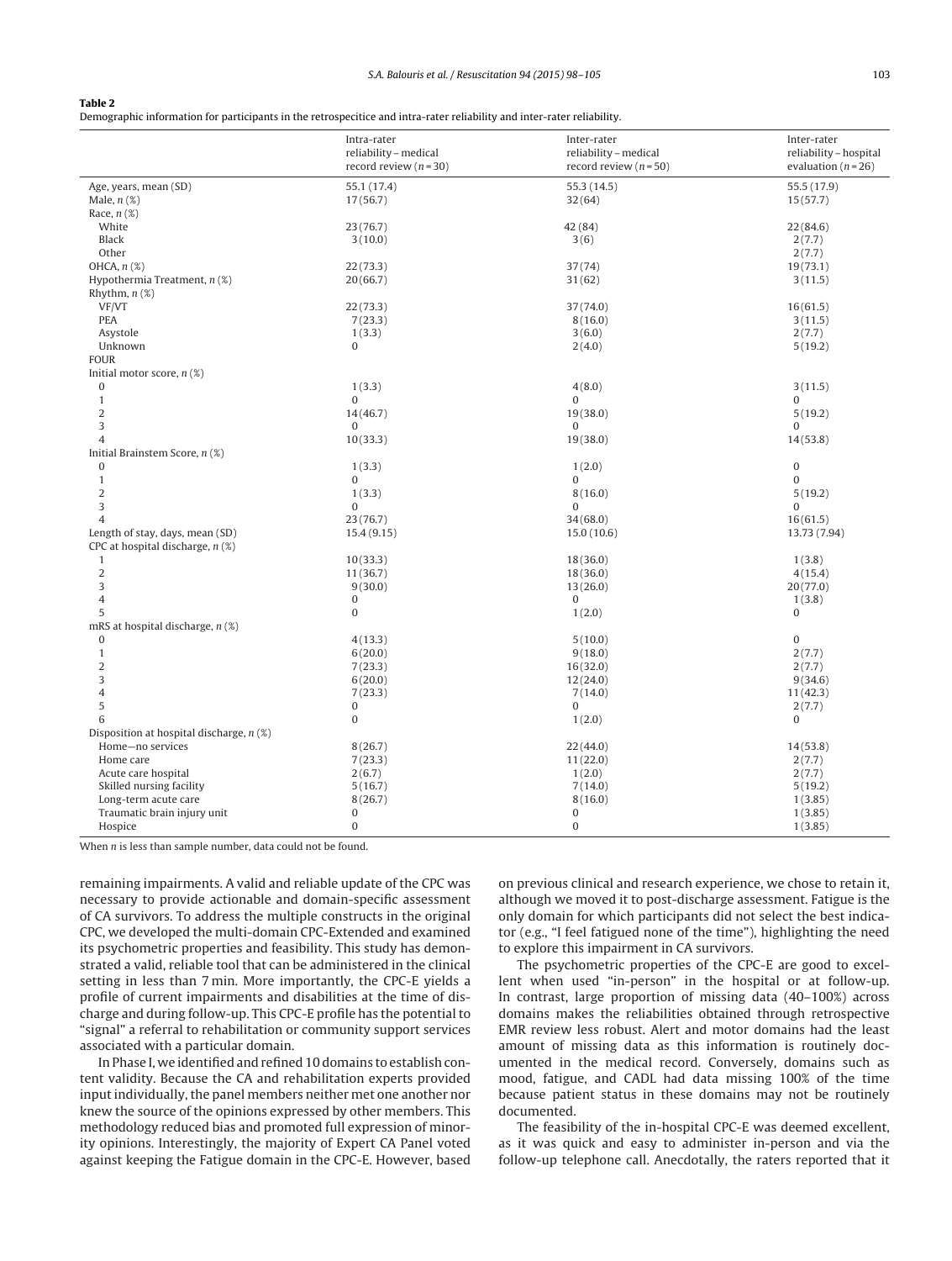### <span id="page-6-0"></span>**Table 3**

|  |  |  |  | Reliability Data for the CPC-E. |  |  |  |  |
|--|--|--|--|---------------------------------|--|--|--|--|
|--|--|--|--|---------------------------------|--|--|--|--|

| Domain                                                 | Missing data (%) | Decision consistency | Percent agreement | Intraclass correlation<br>coefficient (ICC) |  |  |  |
|--------------------------------------------------------|------------------|----------------------|-------------------|---------------------------------------------|--|--|--|
| Intra-rater reliability-medical record review $(n=30)$ |                  |                      |                   |                                             |  |  |  |
| Alert                                                  | 3.3              | 30/30                | 100               | 1.00                                        |  |  |  |
| Logical thinking                                       | 40               | 25/30                | 83.0              | 0.90                                        |  |  |  |
| Attention                                              | 70               | 28/30                | 93.3              | 0.92                                        |  |  |  |
| Short-term memory                                      | 40               | 22/30                | 73.3              | 0.80                                        |  |  |  |
| Motor                                                  | $\mathbf{0}$     | 22/30                | 73.3              | 0.78                                        |  |  |  |
| Basic activities of daily living                       | 76.7             | 26/30                | 86.7              | 0.46                                        |  |  |  |
| Mood                                                   | 100              | 30/30                | 100               | $\overline{\phantom{0}}$                    |  |  |  |
| Fatigue                                                | 100              | 30/30                | 100               |                                             |  |  |  |
| Complex activities of daily living                     | 100              | 30/30                | 100               |                                             |  |  |  |
| Return to work                                         | 76.7             | 23/30                | 76.7              | 0.61                                        |  |  |  |
| Inter-rater reliability-medical record review $(n=50)$ |                  |                      |                   |                                             |  |  |  |
| Alert                                                  | 6                | 46/50                | 92                | 0.63                                        |  |  |  |
| Logical thinking                                       | 70               | 34/50                | 68                | 0.62                                        |  |  |  |
| Attention                                              | 62               | 30/50                | 60                | 0.37                                        |  |  |  |
| Short-term memory                                      | 58               | 33/50                | 66                | 0.54                                        |  |  |  |
| Motor                                                  | 8                | 46/50                | 92                | 0.93                                        |  |  |  |
| Basic activities of daily living                       | 80               | 44/50                | 88                | 0.64                                        |  |  |  |
| Mood                                                   | 100              | 50/50                | 100               |                                             |  |  |  |
| Fatigue                                                | 100              | 50/50                | 100               |                                             |  |  |  |
| Complex activities of daily living                     | 100              | 50/50                | 100               |                                             |  |  |  |
| Return to work                                         | 84               | 40/50                | 80                | $-0.16$                                     |  |  |  |
| Inter-rater reliability-hospital $(n=26)$              |                  |                      |                   |                                             |  |  |  |
| Alert                                                  | $\mathbf{0}$     | 24/26                | 92.3              | 0.79                                        |  |  |  |
| Logical thinking                                       | $\mathbf{0}$     | 24/26                | 92.3              | 0.97                                        |  |  |  |
| Attention                                              | $\Omega$         | 24/26                | 92.3              | 0.98                                        |  |  |  |
| Short-term memory                                      | 0                | 25/26                | 96.2              | 0.97                                        |  |  |  |
| Motor                                                  | $\Omega$         | 23/26                | 88.5              | 0.99                                        |  |  |  |
| Basic activities of daily living                       | $\Omega$         | 25/26                | 96.2              | 0.99                                        |  |  |  |
| Mooda                                                  | $\Omega$         | 3/3                  | 100               |                                             |  |  |  |
| Fatigue <sup>a</sup>                                   | $\Omega$         | 3/3                  | 100               |                                             |  |  |  |
| Complex activities of daily living <sup>a</sup>        | 0                | 3/3                  | 100               | 1.0                                         |  |  |  |
| Return to work <sup>a</sup>                            | $\theta$         | 3/3                  | 100               | $\qquad \qquad -$                           |  |  |  |

ICC could not be calculated due to lack of variance.

 $n = 23$ 

took them between 45and 60 min to extract data from the EMR for each patient.

The CPC-E has utility as a screening measure and an outcome measure.We previously demonstrated that many patients with significant deficits are discharged to home without adequate referral to rehabilitation services.  $14$  The CPC-E may be used as a screening measure to signal a referral to rehabilitation or community support services. Additionally, the use of the CPC-E as an outcome measure has the potential to alter our current approach to measuring and understanding outcomes after CA. We anticipate that the CPC-E will offer an efficient, yet comprehensive approach to track associations between specific CA interventions and outcomes with sufficient texture to provide us with insights into specific domains and quality of life outcomes.

#### 4.1. Limitations

Limitations of this study include a small sample size to test the feasibility of the tool's use, testing at only one regional hospital, and including only four subjects with mild-moderate alertness deficits. Evaluating a population with a wider range of deficits in future studies is necessary to test reliability in the full range of each domain. Since survival rates after CA vary depending on regional differences, $15$  testing the CPC-E in multiple locations is desirable. Further, direct participation of CA survivors or their caregivers in tool development may provide additional insights.

#### **5. Conclusion**

The CPC-E is a novel, rapidly administered, screening and outcome measure that measures several domains after CA. The CPC-E demonstrates good to excellent inter-rater reliability when administered "live" in-hospital and at follow-up. The CPC-E can facilitate future work in epidemiological and intervention studies to provide more detailed outcome descriptions after CA. Furthermore, this scale will aid clinicians in targeting rehabilitation and community services most essential for the patients.

#### **Conflict of Interest Statement**

Dr. Balouris received support from the School of Health and Rehabilitation Sciences Research Development Grant, University of Pittsburgh, Pittsburgh, Pennsylvania, USA. Drs. Raina, Callaway, and Holm received support from the NHLBI Resuscitation Outcomes Consortium (5U01 HL077871). Additionally, Dr. Callaway received support as program director from the NIH NHLBI (K12 HL109068). Dr. Rittenberger was supported by the National Center for Research Resources (NCRR), a component of the National Institutes of Health (NIH), and NIH Roadmap for Medical Research (K12 RR024154). Dr. Rittenberger was also supported by an unrestricted grant from the National Association of EMS Physicians/Zoll EMS Resuscitation Research Fellowship.

#### **Acknowledgements**

We would like to acknowledge the experts in all of our panels for their insights in developing the CPC-E.

#### **Appendix A. Members of the Investigative Team**

Ketki D. Raina, PhD, OTR/L; Margo B. Holm, PhD, OTR/L; Sondra A. Balouris, PhD, MS, MPT; Joan C. Rogers, PhD, OTR/L; Missy Repine;